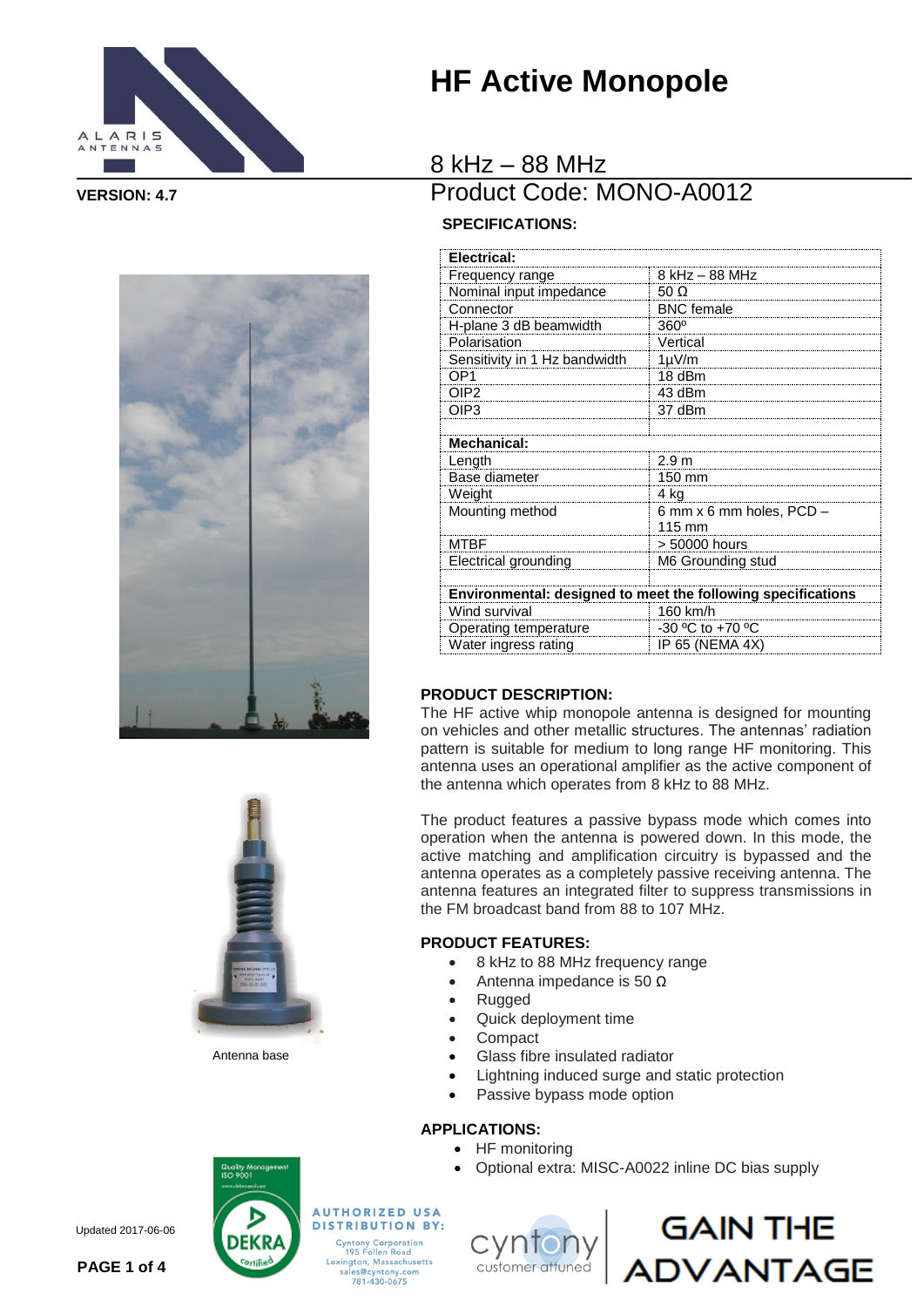# **HF Active Monopole**

8 kHz – 88 MHz

Product Code: MONO-A0012 **VERSION: 4.7** 



**Figure 1: Measured antenna gain (receive only realised gain) for active and passive modes.**

Radiation Pattern (Elevation)



**Figure 2: Elevation pattern (single sided) at 20 MHz assuming perfect groundplane.**



Updated: 02/04/2014 Updated 2017-06-06





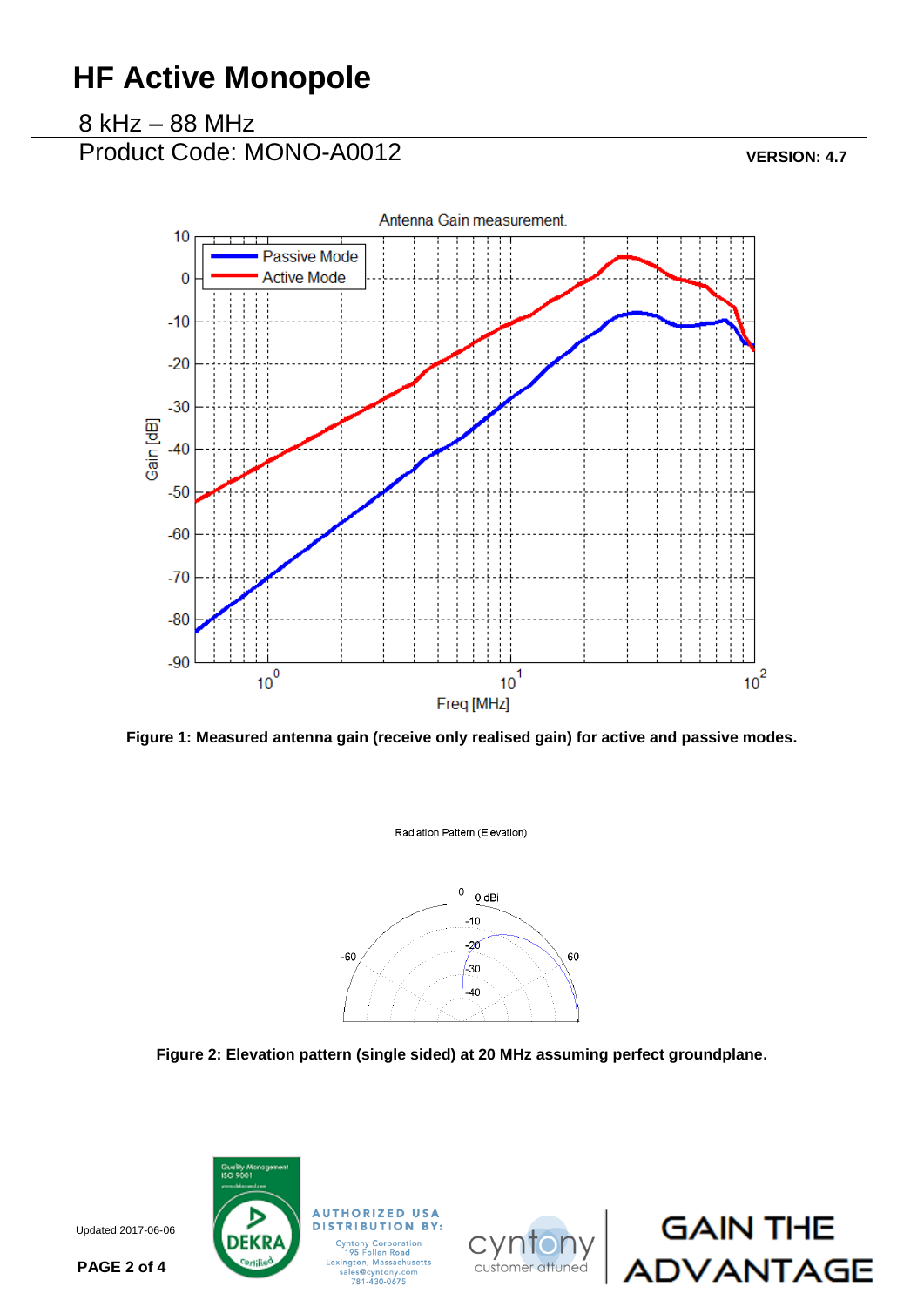# **HF Active Monopole**

### 8 kHz – 88 MHz

Product Code: MONO-A0012 **VERSION: 4.7** 



**Figure 4: E-Field sensitivity with a 0 dB SNR in 1 Hz bandwidth. This is based on a receiver having a 10 dB noise figure and assumes no external noise.**



**DISTRIBUTION BY:** 





Updated: 02/04/2014 Updated 2017-06-06